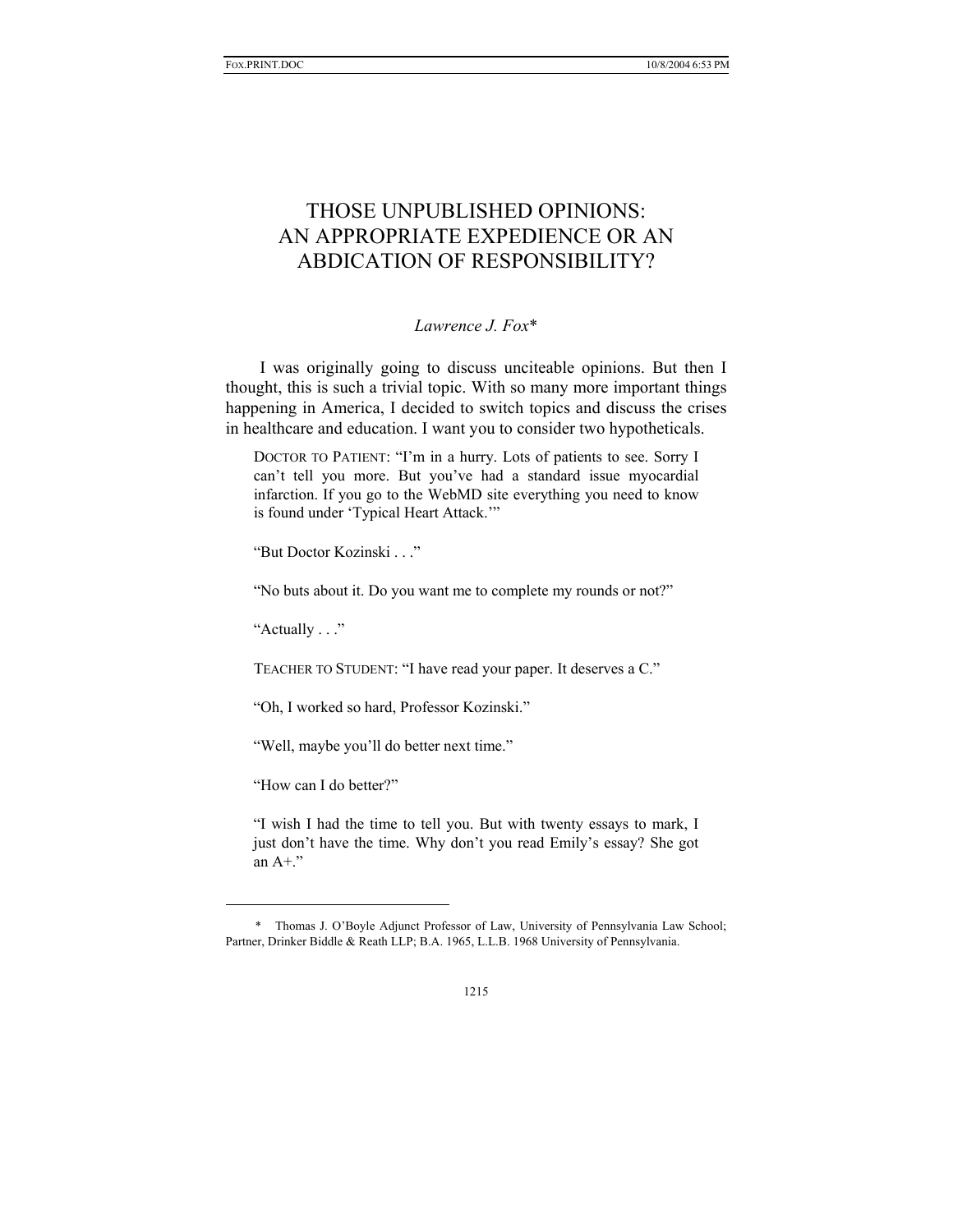"Thanks, Professor Kozinski."

Well, on second thought, maybe those topics are too daunting for me. I think unciteable decisions may be just the kind of topic I can get my small mind around.

Actually, when Monroe Freedman asked me to tackle this issue, my immediate response was that I was glad to do so. My interest then was entirely practical. I'm a practicing lawyer. I have an obligation to represent my clients to the best of my ability. Since I am a trial lawyer I spend the better part of my life—not researching, heaven forefend—but reviewing the drafts of my associates, who I expect to undertake a comprehensive review of applicable case law and related authorities so that I can turn their careful research memoranda into passionate arguments dotted with citations explaining why the court should find for our client.

I only have one standard for that work. Whether for paying clients or pro bono, whether a minor discovery motion or a petition for certiorari to the United States Supreme Court, I strive for excellence. And that search for excellence often leads me to unpublished decisions of a court,<sup>1</sup> decisions that my associates and I view as extremely helpful to our client's position.

Sometimes the unpublished decision appears to be the only authority going our way. Sometimes it provides affirmation of a

ii. It involves a legal issue of continuing public interest; or

l

 Though beyond the scope of this paper these standards present serious problems. While the issues they raise are numerous, permit me to address two. First, the court decides this issue at the wrong time and without the benefit of outside input. I know judges are well-informed, and they are undoubtedly well-informed about the public interest, but is the judiciary the only repository of what is in the public interest? Moreover, can you always tell today what will be in the public interest in the future? Second, whole categories of opinions that are important are systematically excluded by this standard. For example, it is one thing to be able to cite to a case that announces a new rule, but opinions that follow that new rule can be virtually as important to the development of the law as the original opinion. Similarly, while a case that criticizes a precedent has great interest, so does one that endorses an existing precedent that may, sometime later, be under attack.

 <sup>1.</sup> For typical standards for publishing, see, for example, 4TH CIR. R. 36(a).

Opinions delivered by the Court will be published only if the opinion satisfies one or more of the standards for publication:

i. It establishes, alters, modifies, clarifies, or explains a rule of law within this Circuit; or

iii. It criticizes existing law; or

iv. It contains a historical review of a legal rule that is not duplicative; or

v. It resolves a conflict between panels of this Court, or creates a conflict with a decision in another circuit.

*Id.*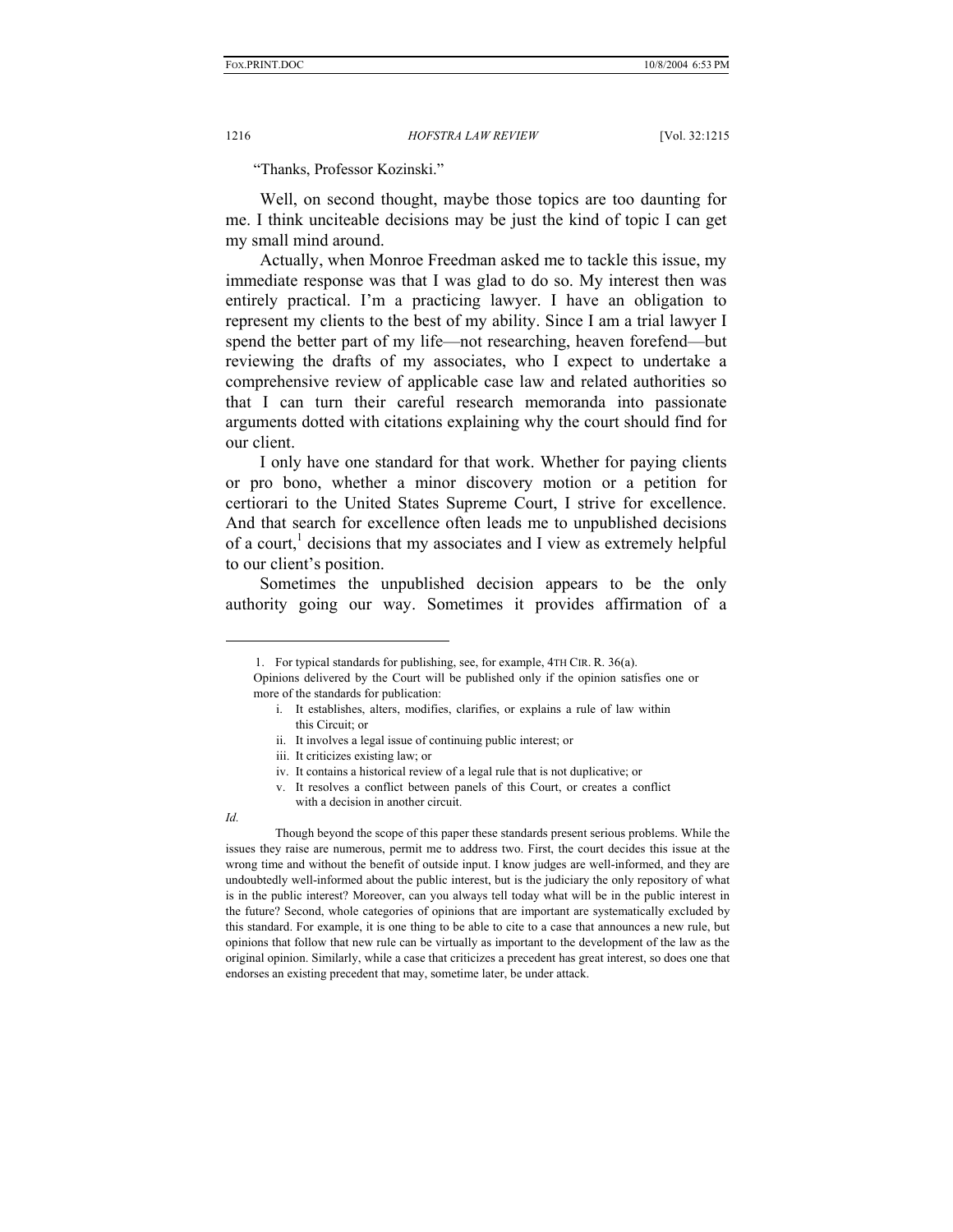2004] *THOSE UNPUBLISHED OPINIONS* 1217

principle enumerated in a published opinion that we wish to cite to show our leading precedent is not an outlier. Sometimes it demonstrates that a published precedent involving different facts on which we wish to construct our argument should be applied to the facts of our case.

However it arises, if the unpublished opinion is from a different court from the one in which we appear, we can cite the case without fear or trepidation.<sup>2</sup> But if the unpublished opinion was issued by the very court we wish to persuade, then the mere mention of the case—not its citation as precedent but its citation for any reason—will not only violate a rule of the court<sup>3</sup>—never a very good idea—but, at least in the view of Judge Kozinski, will represent "a specific kind of fraud on the deciding court."4 Wow! One point I do know. It is one thing to get judges angry with you. It is quite another to engage in fraud.

But it is hard to overstate the frustration that the inability to cite these cases can cause. Here I am providing the court with all the reasons why my client should prevail, able to bring anything to the attention of the court that I think might be persuasive. I can use published opinions, unpublished opinions from other courts, Brandeis briefs, lectures at Hofstra, articles in *Vanity Fair* or the *Hofstra Law Review*, websites,

 <sup>2.</sup> Judge Kozinski, about whom more later, recognizes this irony. *See Hearing on Unpublished Judicial Opinions Before the House Subcommittee on Courts, the Internet, and Intellectual Property*, 107th Cong. (statement of Judge Alex Kozinski), *available at* http://www.house.gov/judiciary/kozinski062702.htm (June 27, 2002) [hereinafter Kozinski Testimony].

 <sup>3.</sup> *See, e.g*., 9TH CIR. R. 36-3. This Ninth Circuit rule, titled "Citation of Unpublished Dispositions or Orders," provides:

<sup>(</sup>a) *Not Precedent*: Unpublished dispositions and orders of this Court are not binding precedent, except when relevant under the doctrine of law of the case, res judicata, or collateral estoppel.

<sup>(</sup>b) *Citation*: Unpublished dispositions and orders of this Court may not be cited to or by the courts of this circuit except in the following circumstances.

<sup>(</sup>i) They may be cited to this Court or to or by any other court in this circuit when relevant under the doctrine of law of the case, res judicata, or collateral estoppel.

<sup>(</sup>ii) They may be cited to this Court or by any other courts in this circuit for factual purposes, such as to show double jeopardy, sanctionable conduct, notice, entitlement to attorneys' fees, or the existence of a related case.

<sup>(</sup>iii) They may be cited to this Court in a request to publish a disposition or order made pursuant to Circuit Rule 36-4, or in a petition for panel rehearing or rehearing en banc, in order to demonstrate the existence of a conflict among opinions, dispositions, or orders.

*Id.*

 <sup>4.</sup> Kozinski Testimony, *supra* note 2.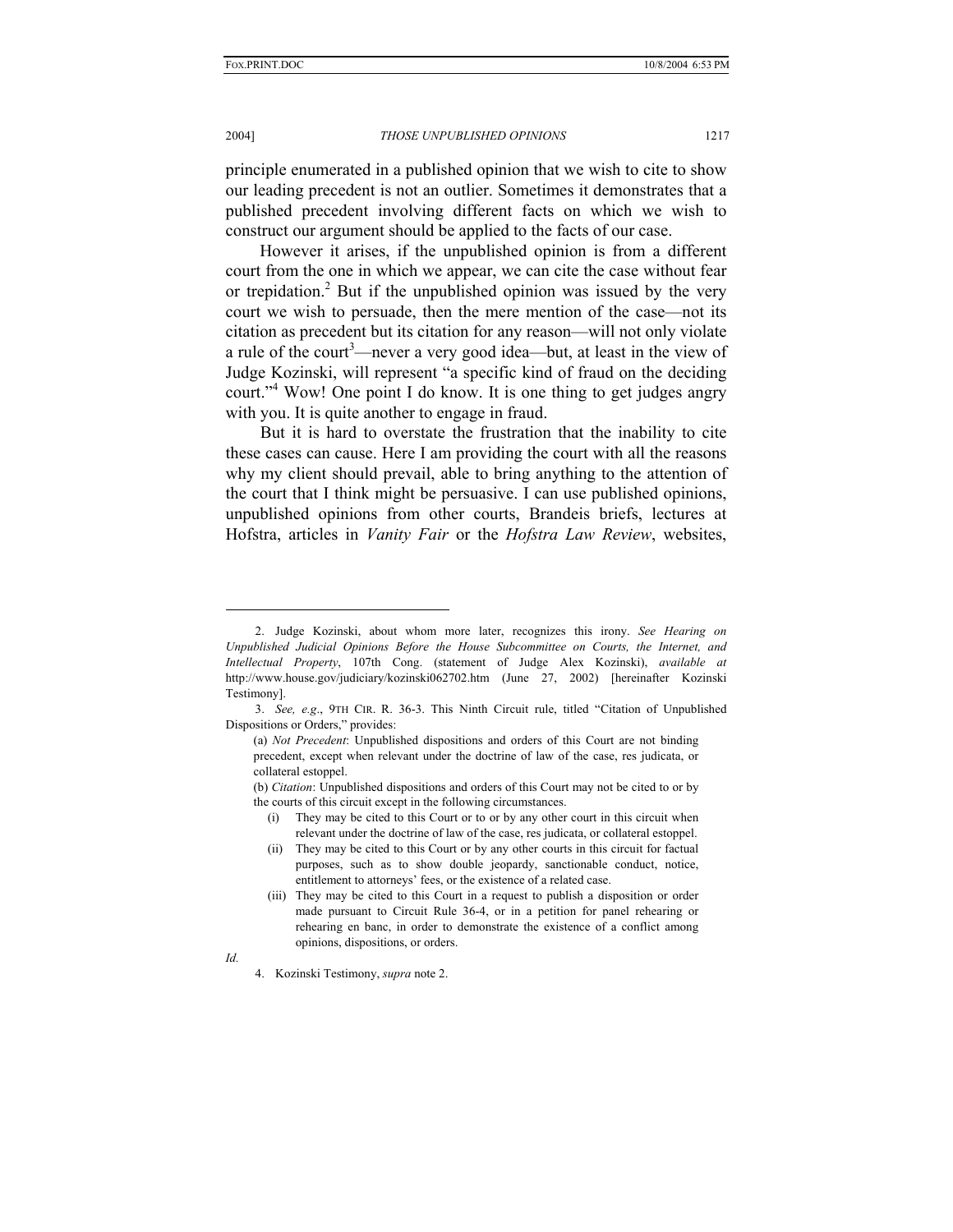whatever. Judge Kozinski himself thought it was worthwhile to cite to an article by Michael Hunter, a condemned man on death row.<sup>5</sup>

But the one thing I cannot cite is an unpublished opinion written by real judges who sat on the very court before whom I appear in a case that involved real litigants in a real dispute that was actually decided using the English language as a way of informing the litigants how the court reached its decision. That opinion, if cited, could land me in jail, in contempt of court.<sup>6</sup>

That's all I knew when Monroe Freedman called me. And since any interference with my ability to be as zealous and effective an advocate as I can be—particularly an impediment as absurd on its face as this one is something I rail against, I therefore gladly embraced the assignment.

Little did I realize that I was embarking on a journey that would take me into questions of procedural due process and equal protection, both the free speech and free petition clauses of the First Amendment,<sup>8</sup> and both Article III and the philosophical foundations behind the development of precedent in the common law.<sup>9</sup> Scholars<sup>10</sup> and frustrated lawyers<sup>11</sup> alike have spent an enormous amount of energy conjuring theories why the concept of unpublished opinions is fundamentally flawed. These theories are fascinating and undoubtedly reflect serious challenges to the practice of making decisions of some courts unpublished and unciteable.

That, however, is not my emphasis in this article. Rather, I want to focus on the merits of the justifications that have been offered to support unpublished opinions. This is not simply because they are of dubious

 <sup>5.</sup> *See* Eugene Volokh, *Capital Complications*, NAT'L REV. ONLINE, Feb. 24, 2003 *at*  http://www.nationalreview.com/comment/comment-volokh022403.asp.

 <sup>6.</sup> *See* 9TH CIR. R. 36-3, 46-2(a).

 <sup>7.</sup> *See, e.g.*, Mark D. Hinderks & Steve A. Leben, *Restoring the Common in the Law: A Proposal for the Elimination of Rules Prohibiting the Citation of Unpublished Decisions in Kansas and the Tenth Circuit*, 31 WASHBURN L.J. 155, 217 (1992).

 <sup>8.</sup> *See* David Greenwald & Frederick A.O. Schwarz, Jr., *The Censorial Judiciary*, 35 U.C. DAVIS L. REV. 1133, 1161-67 (2002).

 <sup>9.</sup> *See* Richard S. Arnold, *Unpublished Opinions: A Comment*, 1 J. APP. PRAC. & PROCESS 219, 226 (1999). Judge Arnold's view that the use of unciteable precedent threatened the Article III role of judges found expression in his opinion in *Anastasoff v. United States*. 223 F.3d 898 (8th Cir. 2000), *vacated en banc* 235 F.3d 1054 (8th Cir. 2000). For a good discussion of the tortured history of this case see Greenwald & Schwarz, *supra* note 8, at 1159-61.

 <sup>10.</sup> The most comprehensive work in this area is by Professors William L. Reynolds and William M. Richman. *See generally* Reynolds & Richman, *The Non-Precedential Precedent— Limited Publication and No-Citation Rules in the United States Courts of Appeals*, 78 COLUM. L. REV. 1167 (1978).

 <sup>11.</sup> *See generally* Greenwald & Schwarz, *supra* note 8.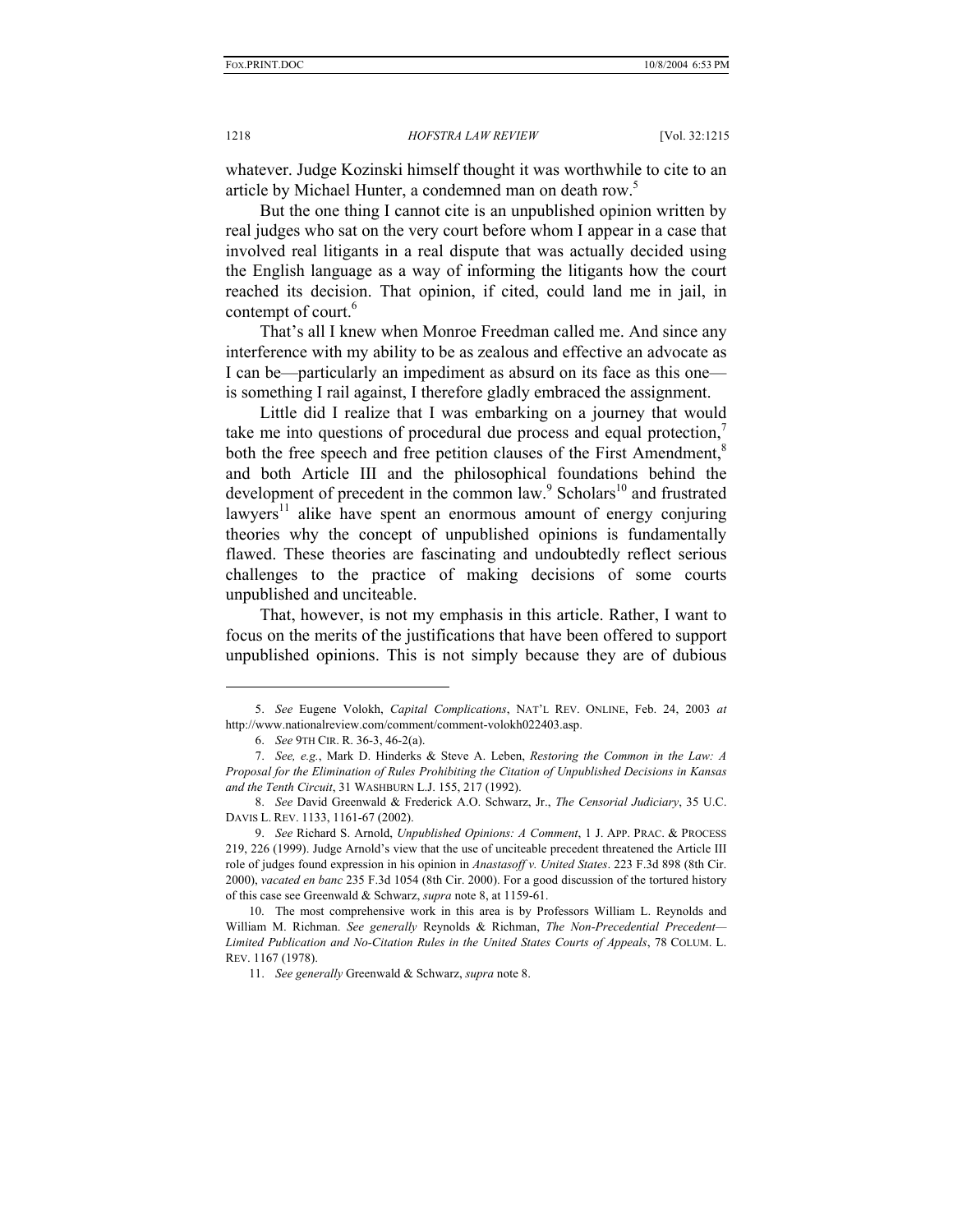l

2004] *THOSE UNPUBLISHED OPINIONS* 1219

validity, but also because they raise serious questions about whether judges are acting ethically when they write opinions that they then designate as unciteable.

Before I get to the main event, permit me to cast aside some arguments that have been offered to justify this practice, but that clearly have no validity.

First, we have been told that unpublished opinions should not be citeable because they are not generally available or, alternatively, they are only available to the well-heeled, thus creating a mismatch of resources, something the courts can correct by making these decisions unciteable.<sup>12</sup> Whatever merit this argument had years ago, it reflects a world that no longer exists. The competition among databases and publishers means that almost everything judges do is broadcast to the world almost as soon as it happens. West even publishes volumes of unpublished opinions.<sup>13</sup> So do local legal newspapers.<sup>14</sup> And Lexis and Westlaw have included in their electronic brains virtually every act by every judge, except perhaps snoring during dull oral arguments.<sup>1</sup> Moreover, the courts often make unciteable opinions available on their websites.<sup>16</sup>

 14. *See id.* In Philadelphia, *The Legal Intelligencer* regularly makes available unpublished opinions.

 <sup>12.</sup> *See* Reynolds & Richman, *supra* note 10, at 1187 n.111 ("This argument is probably the most frequently mentioned aspect of the entire limited publication, no-citation debate."). *See, e.g.*, United States v. Joly, 493 F.2d 672, 676 (2d Cir. 1974); Jones v. Superintendent, 465 F.2d 1091, 1094 (4th Cir. 1972).

 <sup>13.</sup> The volumes are called the *Federal Appendix* and they are steadily marching across library shelves in those few places where people still maintain books. *See* ZIMMERMAN'S RESEARCH GUIDE, Unreported Decisions, *at* http://www.lexisone.com/zimmermanguide/U/Unreported Decisions.html (last visited March 21, 2004).

 <sup>15.</sup> *See* RONALD JAY COHEN, AMERICAN BAR ASSOCIATION, REPORT ON RECOMMENDATION FOR PUBLICATION AND RELIANCE UPON UNPUBLISHED OPINIONS IN THE FEDERAL COURTS OF APPEALS, *available at* http://abanet.org/leadership/2001/115.pdf. (March 31, 2001) (draft). The Eleventh Circuit does not release its unpublished opinions to Westlaw.

 <sup>16.</sup> The First, Second, Third, Fourth, and Eighth Circuits make unpublished opinions available on their websites. *See* UNITED STATES COURT OF APPEALS FOR THE FIRST CIRCUIT, OPINIONS, *available at* http://www.ca1.uscourts.gov/cgi-bin/ChkUser2.pl?GotoURL=/opinions/ main.php (last visited March 21, 2004) (making available the latest unpublished opinions of the First Circuit); UNITED STATES COURT OF APPEALS FOR THE EIGHTH CIRCUIT, TODAY'S OPINIONS, *available at* http://www.ca8.uscourts.gov/cgi-bin/new/today2.pl (last visited March 21, 2004) (making available the latest unpublished opinions of the Eighth Circuit). *See, e.g*., SEC v. Armstrong, No 03-6080(L), 2004 WL 362318 (2d Cir. Feb. 26, 2004), *available at*  http://www.ca2.uscourts.gov:81/isysnative/RDpcT3BpbnNcU1VNXDAzLTYwODBfc28ucGRm/0 3-6080\_so.pdf#xml=http://10.213.23.111:81/isysquery/irl1668/1/hilite (last visited March 21, 2004); Dunkin' Donuts Inc. v. Liu, No. 02-2972, 2003 US App. LEXIS 22812 (3d Cir. Nov. 6, 2003), *available at* http://www.ca3.uscourts.gov/opinarch/022972u.pdf (last visited March 21,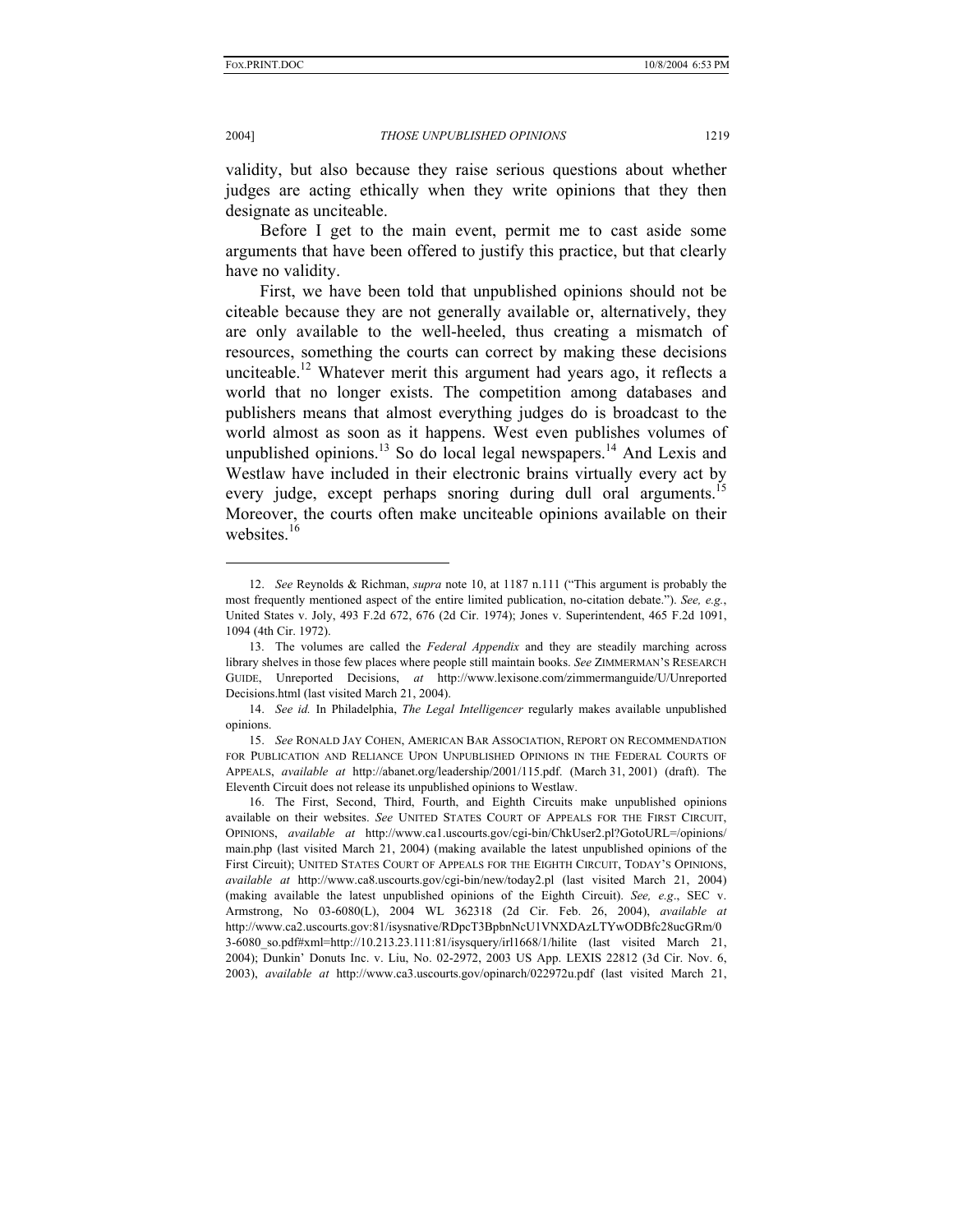Nor is there a difference in access to this information between rich and poor. In my humble opinion, every lawyer in America, regardless of practice setting, cannot meet the standard of care to his or her clients without checking the electronic wizardry of Lexis or Westlaw (and perhaps both). There is no legal service office, public defender, or solo practitioner in Hazleton, Pennsylvania who does not have access to and is not required to consult these databases daily in order to represent their clients in a manner consistent with the rules of professional conduct governing competence and diligence.<sup>17</sup>

Second, even with the huge increase in the number of reported and unreported decisions, $^{18}$  the burden of researching this corpus bears no relationship to the pain lawyers used to endure to drag out volumes of the old Decennial Digests, wandering aimlessly using the very rough tool of West Digest key numbers, for that nugget of a case buried in some dusty supplement, the consulting of which was both a tedious and essential research process when I was first called to the bar.

An oft-repeated Drinker Biddle & Reath story will illustrate the point. When I came to the firm in 1972, my colleague Amy Davis had become a firm heroine because across the last number of days she had leafed through dozens of volumes of the *Federal Supplement* searching for any class action decisions by Judge Lord; miraculously, she had found one, a decision the Drinker partner was convinced would win the day. Using one of the electronic databases, that same process would take less than five seconds today.

So when Judge Kozinski tells us that lawyers and judges would have to consult an additional 3800 yearly Ninth Circuit decisions in researching a question,  $19 \text{ I}$  am not impressed by that "burden." First of all, of course, I won't do it; my associates will. More importantly, they will be able to do so with virtually the same speed with which they search a smaller number of cases, thanks to the gift of computers. Almost instantly 99.9% of these new cases will be discarded as irrelevant, leaving us with perhaps three or four more cases to read

<sup>2004);</sup> Chandler v. Lee, No. 03-6, 2004 U.S. App. LEXIS 4278 (4th Cir. March 5, 2004), *available at* http://pacer.ca4.uscourts.gov/opinion.pdf/036.U.pdf (last visited March 21, 2004).

 <sup>17.</sup> *See, e.g*., MODEL RULES OF PROF'L CONDUCT R. 1.1 (2002) (requiring, for competent representation of a client, "legal knowledge, skill, thoroughness and preparation reasonably necessary for the representation."); MODEL RULES OF PROF'L CONDUCT R. 1.3 (2002) (requiring a lawyer to "act with reasonable diligence and promptness" in his or her representation of the client).

 <sup>18.</sup> *See* Greenwald & Schwarz, *supra* note 8, at 1145-47.

 <sup>19.</sup> *See* Alex Kozinski & Stephen Reinhardt, *Please Don't Cite This!: Why We Don't Allow Citation to Unpublished Dispositions*, CAL. LAW., June 2000, at 43, 44.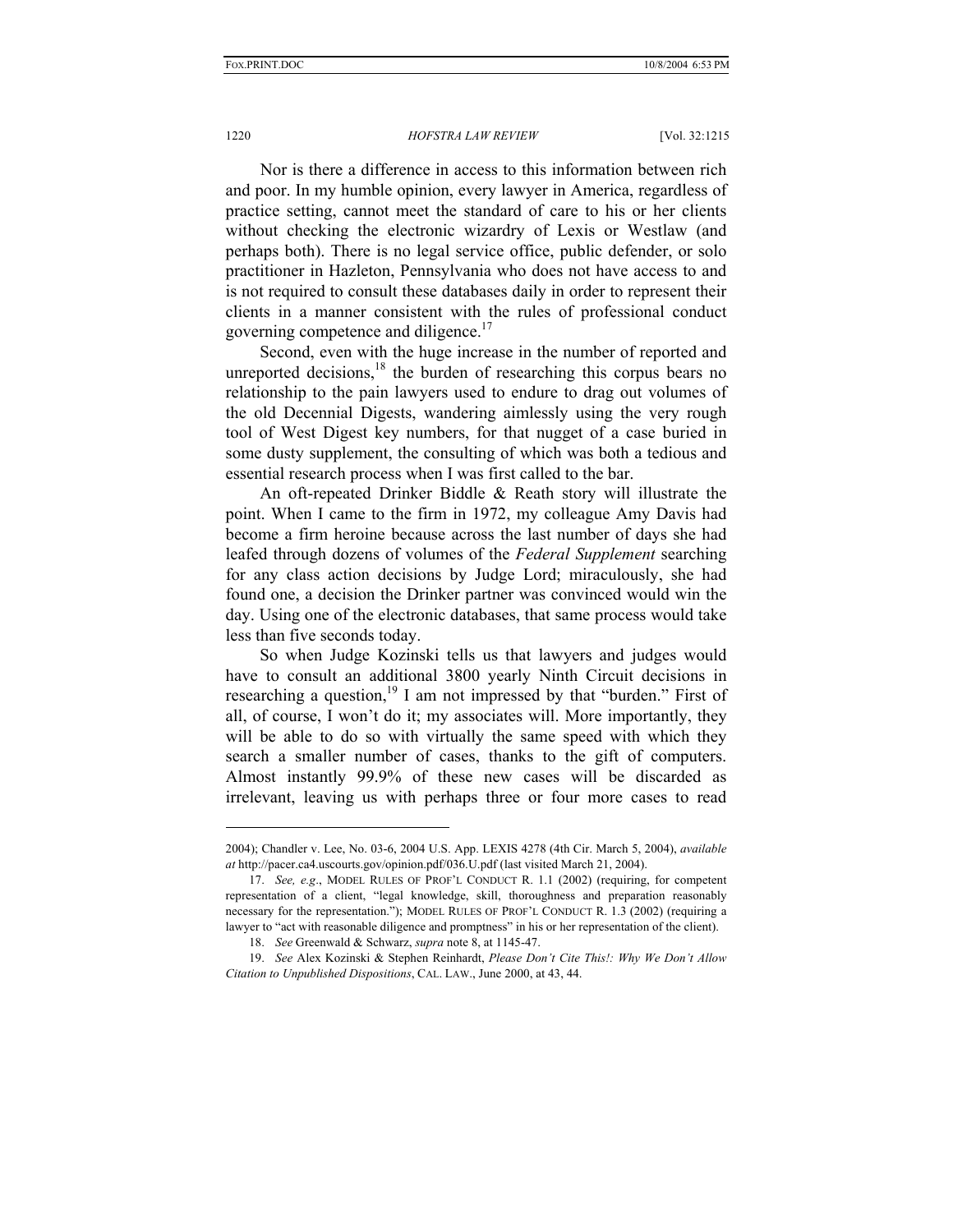2004] *THOSE UNPUBLISHED OPINIONS* 1221

which will be very short decisions if they are written as unpublished opinions.

Moreover, making these 3800 opinions unciteable does not really relieve lawyers from reviewing them. In connection with advising clients, it would be terribly difficult to defend a failure to consult with a client on the learning of a particularly relevant case because the opinion was unciteable. Unciteable opinions also have to be reviewed to determine if they can squeeze through one of the narrow exceptions that permit citation.<sup>20</sup> Last, lawyers everywhere but in the Ninth Circuit are free to cite these Ninth Circuit cases<sup>21</sup> and, therefore, presumably have to review the 3800 anyway.

Third, citing these cases is not going to lead to some kind of wholesale change in the way our presentations look to the courts. Though judges often tell us otherwise, we are not stupid. We know the judges don't like citation to unpublished opinions. So any citation to an unpublished opinion will be made reluctantly. But when we find that little gem that seems so important that we are prepared to throw caution to the wind in the hope that we can use the decision in that case to make a point we believe we have no other way of making, surely it makes no sense that we not bring it to the attention of the court, when we know that judges can be persuaded by matters far further afield than that even articles by prisoners on death row.<sup>22</sup>

But none of my arguments responds to the real reason the courts wish to promote and expand the use of unciteable opinions. And that is the reason that I must address head-on. No, the use of unciteable opinions has nothing to do with the unequal access to information or the burden of creating too many precedents or the effect it will have on the briefs we file. It has to do solely with the proposition that the courts believe that if they make certain decisions unciteable then they are free to treat those opinions with second-class status.

I take as my text Judge Kozinski himself. And I note that these comments were made by Judge Kozinski, not in an unpublished opinion, but in carefully crafted testimony he delivered to a Congressional Subcommittee on the Courts, the Internet and Intellectual Property on June  $27$ ,  $2002^{23}$  and repeated in an article he published with Judge

 <sup>20.</sup> *See, e.g*., 9TH CIR. R. 36-3(b). Citation is permitted to show preclusion, factual circumstances of a previous related case, or in a petition for a rehearing. *Id.*

 <sup>21.</sup> *See supra* notes 2-3 and accompanying text.

 <sup>22.</sup> *See generally* Volokh, *supra* note 5.

 <sup>23.</sup> *See* Kozinski Testimony, *supra* note 2.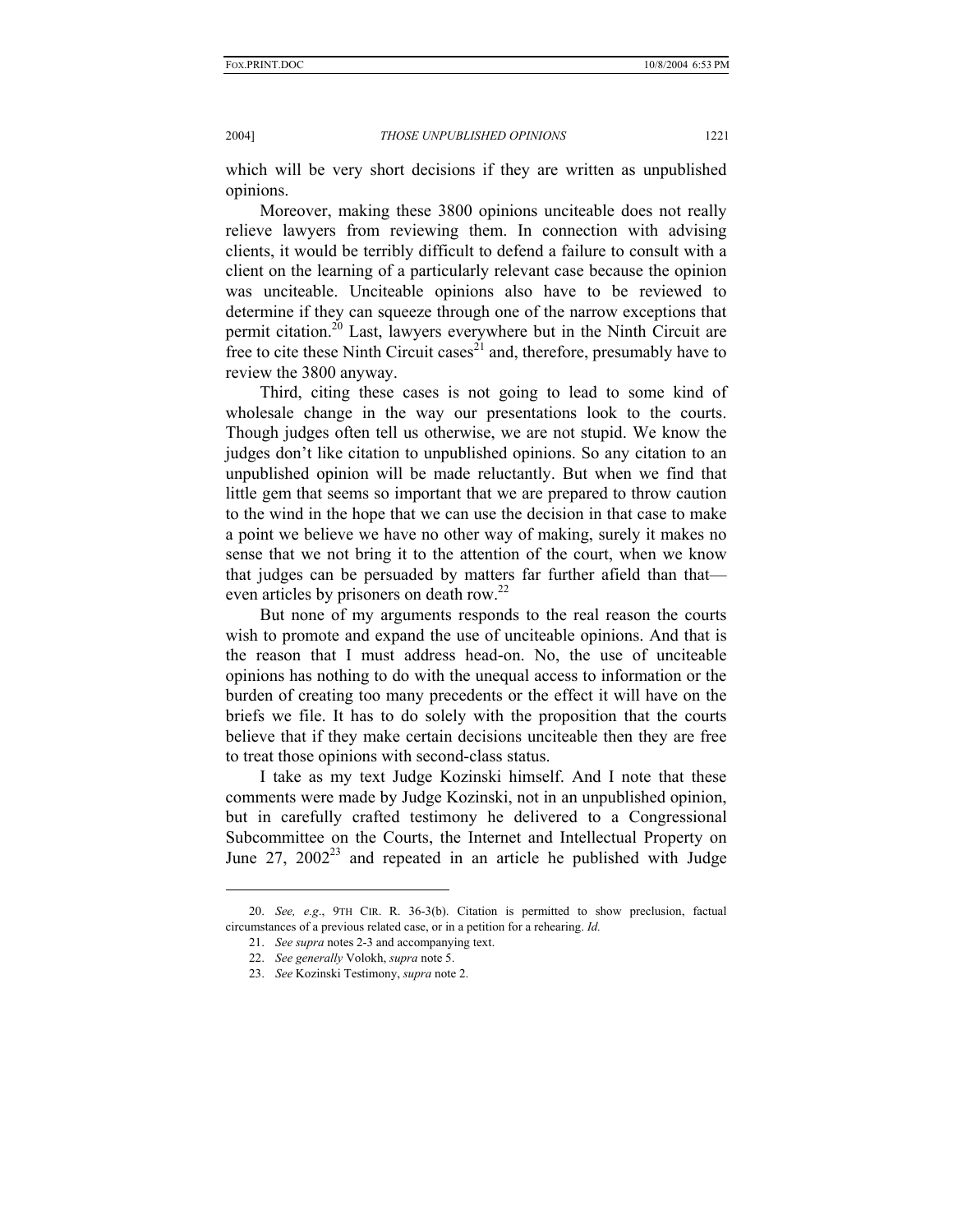Reinhardt in the *California Lawyer*; 24 therefore, *these* comments are citeable, even quotable. He argues, heaven forefend, that if these decisions were citeable, the judges who write them might have "to pay much closer attention to their precise wording,"<sup>25</sup> the judges might have to "agree on the precise reasoning,"26 the judges who dissent from the result might have to make that fact known,<sup> $27$ </sup> and judges not on the panel might "have to pay much closer attention" to the decisions written by their colleagues.<sup>28</sup> These are exact quotes, ladies and gentlemen.

Well, we cannot have that. What a terrible world we would have if judges had to worry about all those things!

Au contraire. The world that is terrible is one in which we let judges get away with these heretical notions. Judge Kozinski's rationalizations, echoed by many others, are not only outrageous, but in my view, violate the fundamental principles of the American Bar Association Code of Judicial Conduct. First the outrage. Let's address these rationalizations one by one.

Can we ever give judges a pass not to be precise in their language? Of course not. From something as simple as an informal letter to litigants to formal published opinions, judges must say what they mean and mean what they say. Even if it is only the mere litigants before the court, not the rest of the world, that will be guided and informed by the text, judges have an absolute obligation to speak clearly. We mere mortals—practicing lawyers who dutifully call judges "Your Honor" and rise every time they walk in—play a critical role in the system of justice. We are the intermediators between the courts and our clients. As a result, just as we monitor every judge's raised eyebrow, laugh, sneer, and offhand remark for meaning, searching for clues to what judges think, we carefully read every word judges write, and look for instructions and guidance which we can share with our clients. "What does she, Her Honor, really think" is our obligation to divine or discover, and we do so by reading and rereading your words. If we are going to place such weight on what you write—even in our garden variety cases—then judges must write with precision or we will be misled. And please, dear judges, remember that as garden variety as our cases may appear to you

 <sup>24.</sup> *See* Kozinski & Reinhardt, *supra* note 19.

 <sup>25.</sup> Kozinsky Testimony, *supra* note 2; Kozinski & Reinhardt, *supra* note 19, at 44.

 <sup>26.</sup> Kozinsky Testimony, *supra* note 2; Kozinski & Reinhardt, *supra* note 19, at 44.

 <sup>27.</sup> *See* Kozinsky Testimony, *supra* note 2; Kozinski & Reinhardt, *supra* note 19, at 44.

 <sup>28.</sup> Kozinsky Testimony, *supra* note 2; Kozinski & Reinhardt, *supra* note 19, at 44.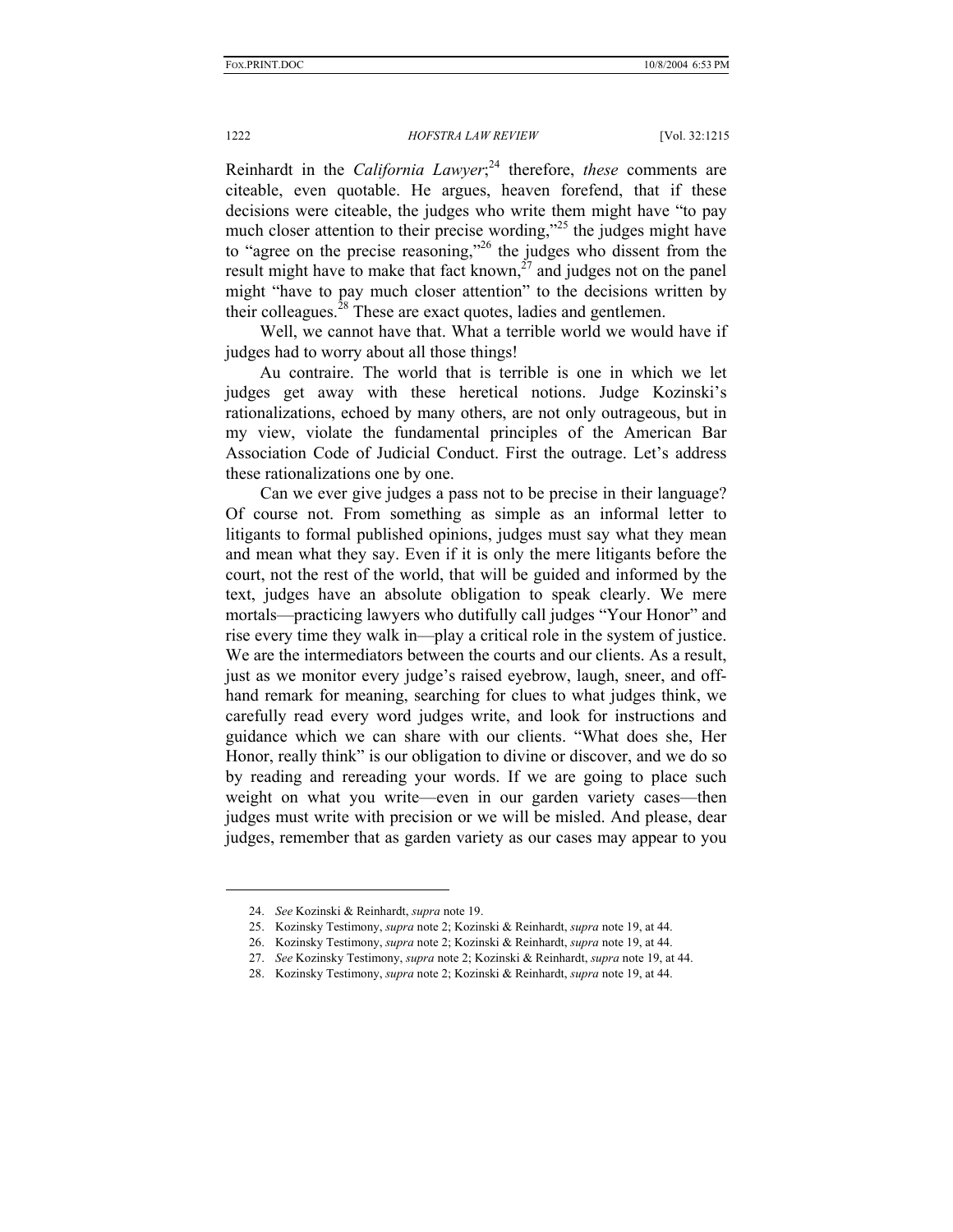l

## 2004] *THOSE UNPUBLISHED OPINIONS* 1223

(and perhaps even to us lawyers), there has never been a litigant who thought his or her case was garden variety in any respect.

Judge Kozinski's next justification—that judges might have to agree on the reasoning if the opinions were citeable—is equally troubling.29 If in fact judges reach the same result, but for different reasons, are not the litigants—if not the entire world—absolutely entitled to know that fact? Embedded in that undisclosed difference is a real opportunity for the party who loses the appeal to seek further review. The failure to agree on the principle that supports the result—if it were disclosed to the lawyer for the disappointed appellant or appellee—could demonstrate how tenuous the result really is and, if disclosed on a petition for en banc review or a petition for certiorari, might, just might, capture the imagination of some conscientious judges. Indeed, as two astute lawyers have observed, "If a case truly fails to 'establish[], alter[], modify, or clarify a rule of law,' why then can three judges not agree on the appropriate reasoning?"30 By putting whitewash over the panel's differences by issuing unciteable opinions that render such disputes opaque, one litigant has been denied information to which it is clearly entitled.

Worse still, Judge Kozinski says that if we made all decisions citeable the judges who dissent from the result might have to make that fact known.<sup>31</sup> If it is a sin to hide differences in reasoning from a losing party in litigation, then hiding a dissent has to be a mortal sin. First, speaking just as a lawyer who, from time to time, has confronted disappointed clients after my eloquence on appeal did not carry the day, how much better I (and even my client) would have felt if the opinion had included a dissent. The fact that I captured the imagination of one judge lends a certain credibility to my earlier incorrect prediction of victory. But enough of my ego. The fact that one judge dissented is a fact that must be disclosed to the litigants, even if it means the opinion has to be citeable. Whatever basis for further review a difference of

 <sup>29.</sup> Here is what Judge Patricia M. Wald has described:

I have seen judges purposely compromise on an unpublished decision incorporating an agreed-upon result in order to avoid a time-consuming public debate about what law controls. I have even seen wily would-be dissenters go along with a result they do not like so long as it is not elevated to a precedent.

Patricia M. Wald, *The Rhetoric of Results and the Results of Rhetoric: Judicial Writings*, 62 U. CHI. L. REV. 1371, 1374 (1995).

 <sup>30.</sup> Greenwald & Schwarz, *supra* note 8, at 1149 (quoting 9TH CIR. R. 36-2(a), the court rule laying out the criteria for publication of a court opinion).

 <sup>31.</sup> *See supra* note 27 and accompanying text.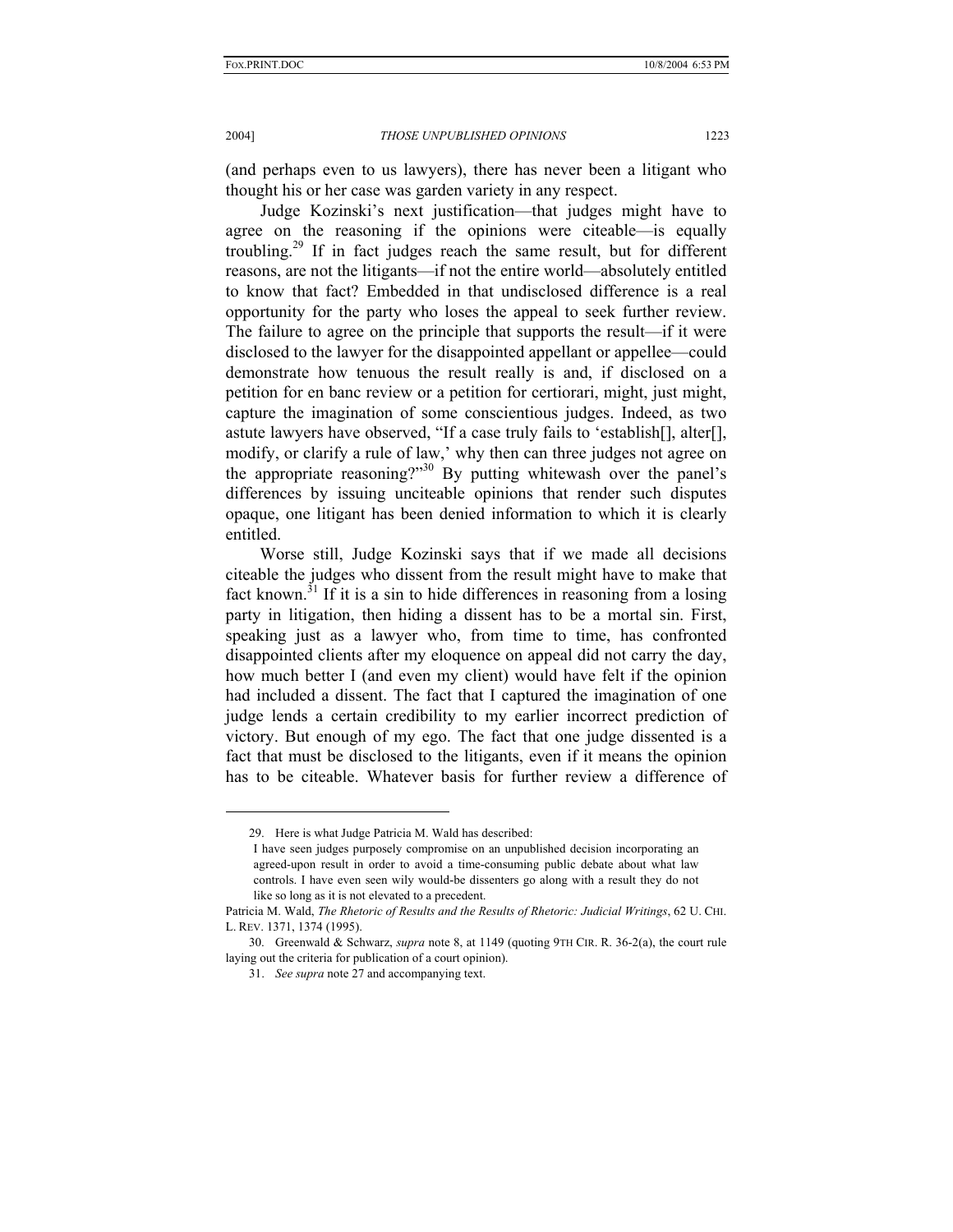opinion on the reason for the result might provide, by definition a dissent by one judge provides even more. Indeed, review en banc is rarely a route that should be pursued unless there has been a split on the appellate panel.

Finally, Judge Kozinski tells us how important it is that the Ninth Circuit "maintain[s] a consistent, internally coherent and predictable body of circuit law."<sup>32</sup> This goal would be undermined, we are also told, if judges on the Ninth Circuit had to review these unciteable opinions. Am I allowed to be shocked? One would have thought just the opposite. In order to have "a consistent, internally coherent and predictable body of circuit law"33 what is required are real decisions entirely consistent with this body of law. Otherwise, why bother having precedent?

This "see no evil, hear no evil" aspect of the no-citation rule is particularly troubling. It is as if the courts are scared that if they let counsel cite to these unpublished decisions, the courts may be confronted with arguments whose implications are embarrassing. If we don't let you tell us that we have acted inconsistently, the courts seem to be saying, then we can blissfully wallow in our ignorance, convinced that we are "maintaining a consistent, internally coherent and predictable body of circuit law<sup>34</sup> because nobody has told us otherwise. The fact that "we" haven't let the poor practicing lawyers tell us is irrelevant, I suppose.

I know. I know. This is all done in defense of a badly overworked judiciary that thinks it has found a way out of the morass. I am sure the judges who have reached this conclusion have done so in good faith. Besides, unlike many academics in this audience, I am still practicing law, and therefore have no choice but to assert the judiciary's good faith in this regard.

But this is an ethics conference. And the ethics issue cannot be avoided. As clear as it is that the no-citation rules reflect bad public policy, can we also make the argument that the judge's conduct runs afoul of the applicable judicial canons of ethics? There are three provisions of the ABA Canons that are certainly implicated by what has been outlined above.

 <sup>32.</sup> Kozinski Testimony, *supra* note 2.

 <sup>33.</sup> *Id.* 

 <sup>34.</sup> *Id.*; *see also* Hinderks & Leben, *supra* note 7, at 184-85 (discussing the various ways that the no-citation rules offend the traditional policies behind the use of precedent).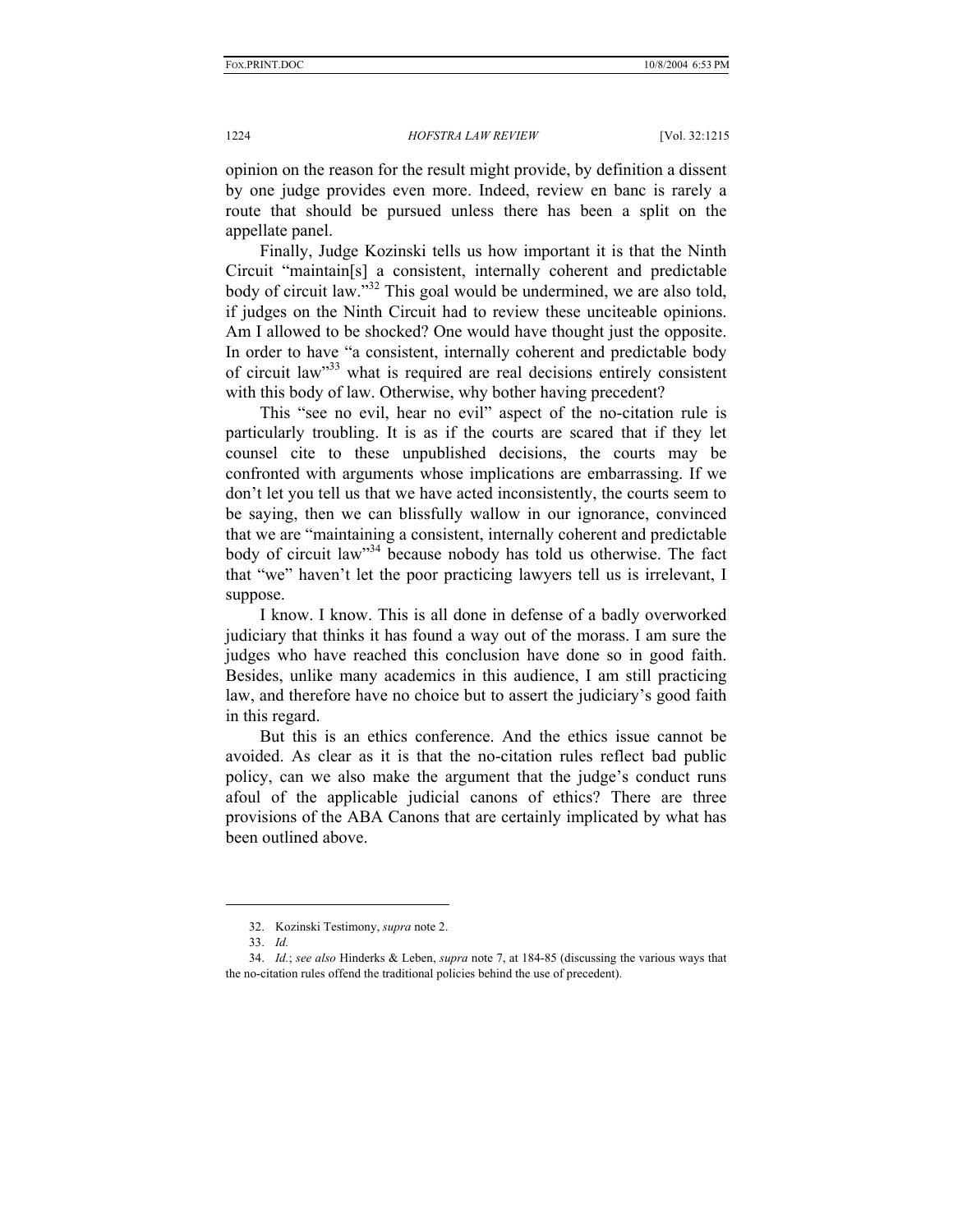## 2004] *THOSE UNPUBLISHED OPINIONS* 1225

First, the Code tells judges that they shall perform their duties "diligently."35 When one thinks about the cognate for lawyers, Model Rule  $1.3$ ,<sup>36</sup> it would not be difficult to conclude that a lawyer who failed to perform assiduously because he was too busy would have that excuse fall on deaf ears. Even a lawyer in the public interest has an absolute obligation to limit her case load so that she can be diligent on behalf of all her clients. $37$  The question then arises whether an overworked, underpaid judiciary confronted with too great a caseload can solve the problem by giving all of the litigants half a loaf. Or whether the proper response, given the diligence obligation, doesn't mean that judges should not facilitate underfunding of the judiciary by delivering second class justice.

Second, judges are to be "faithful to the law."<sup>38</sup> We have no case law that puts real meaning to this provision. But, if Judge Arnold is right, judges have no greater calling than to decide cases fairly, impartially, consistently, and with a full explanation to the parties of the basis for the decision. Without each of these the system of justice either is corrupt or will be perceived that way.

And on a more mundane level, can judges say they are being faithful to the law when they take steps to avoid knowing what the court on which the judge sits decided in a case that the lawyers (wrongheadedly, of course) think is persuasive support for their client's position?

Third, judges are admonished to maintain "professional competence."39 Again, we have little in the way of commentary or case law to tell us what is required to fulfill this obligation. Am I free to argue that based on the lawyer cognate, Model Rule  $1.1<sup>40</sup>$  a judge who fails to write opinions with sufficient clarity of language and adequate consideration of the opinion's precedential value violates the obligation

 <sup>35.</sup> MODEL CODE OF JUDICIAL CONDUCT Canon 3 (1990).

 <sup>36.</sup> MODEL RULES OF PROF'L CONDUCT R. 1.3 (2003).

 <sup>37.</sup> *See* ABA Comm. on Ethics and Prof'l Responsibility, Formal Op. 347, at 141 (1981) (discussing the ethical obligations of legal services lawyers to clients when those offices lose funding); ABA Comm. on Ethics and Prof'l Responsibility, Formal Op. 399, at 382 (1996) (discussing the ethical obligations of public service lawyer during a reduction in staffing to refrain from accepting additional assignments).

 <sup>38.</sup> MODEL CODE OF JUDICIAL CONDUCT Canon 3B(2) (1990).

 <sup>39.</sup> *Id*.

 <sup>40.</sup> MODEL RULES OF PROF'L CONDUCT R. 1.1 (2003).